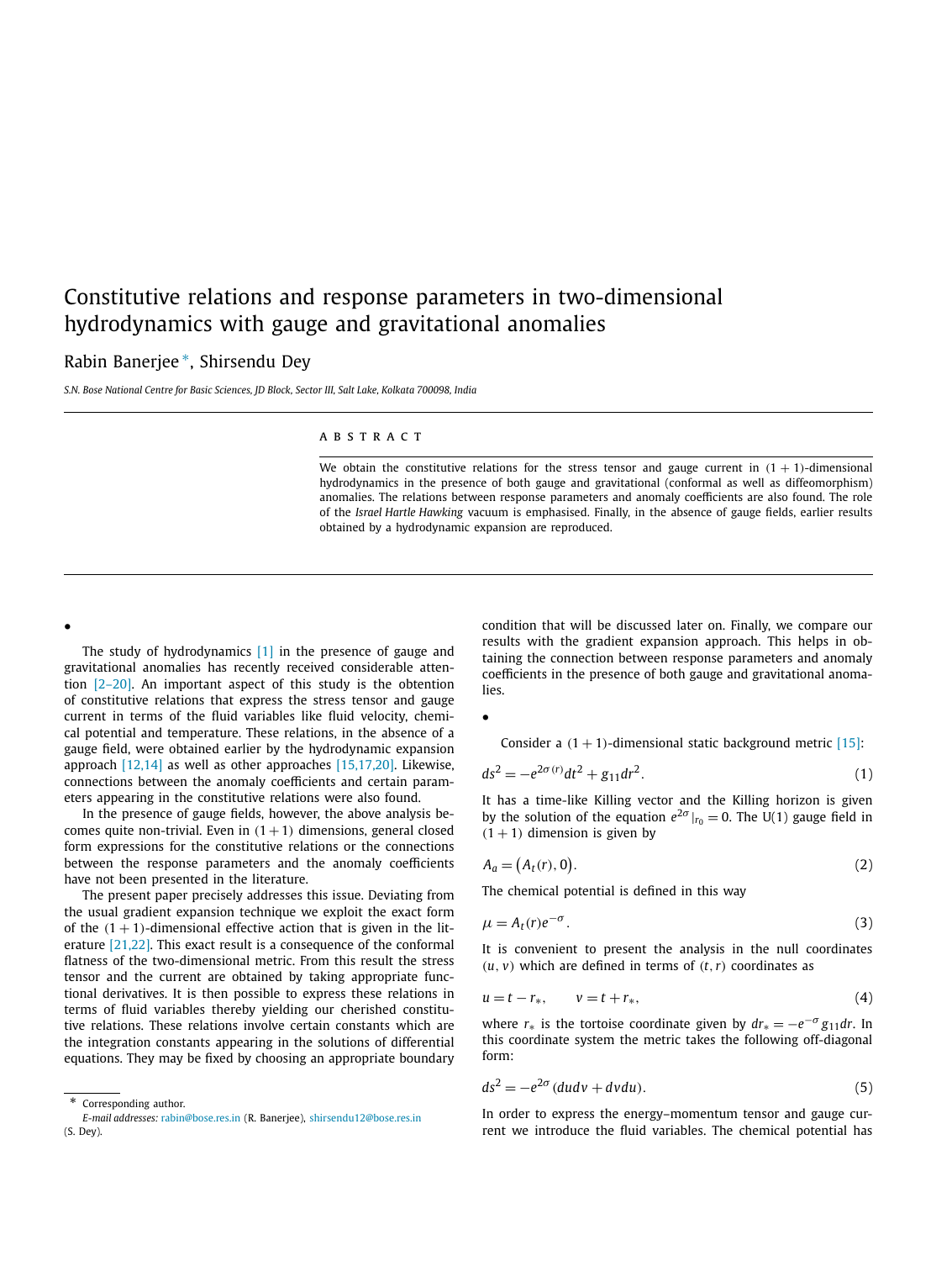already been defined in  $(3)$ . The comoving velocity  $u_a$  must satisfy the time-like condition  $u^a u_a = -1$ . Under the background [\(5\)](#page-0-0) we choose the familiar ansatz [\[10\]](#page-3-0) that is compatible with this normalisation condition. It is given by

$$
u_a = -\frac{e^{\sigma}}{2}(1, 1), \qquad u^a = e^{-\sigma}(1, 1). \tag{6}
$$

The velocity dual to  $u_a$  is  $\tilde{u}_a = \bar{\epsilon}_{ab} u^b$  where  $\bar{\epsilon}_{ab}$  is the antisymmetric tensor with  $\bar{\epsilon}^{ab} = \frac{\epsilon^{ab}}{\sqrt{-g}}$  and  $\bar{\epsilon}_{ab} = \sqrt{-g} \epsilon_{ab}$ . Here  $\epsilon_{ab}$  is the numerical antisymmetric tensor. In null coordinates these expressions are given by

$$
\epsilon_{uv} = 1, \qquad \epsilon^{uv} = -1, \n\tilde{u}_a = \frac{e^{\sigma}}{2}(1, -1), \qquad \tilde{u}^a = e^{-\sigma}(1, -1).
$$
\n(7)

Finally, the fluid temperature *T* is given in terms of the equilibrium temperature  $T_0$  by the Tolman relation [\[23\]](#page-3-0)  $T = T_0 e^{-\sigma}$ .

In order to find the constitutive relations in anomalous hydrodynamics it is first necessary to give the expressions for these anomalies. An anomaly is a breakdown of some classical symmetry upon quantisation. Breakdown of diffeomorphism symmetry yields the non-conservation of energy–momentum tensor, whereas, trace anomaly is the manifestation of breakdown of conformal invariance upon quantisation. A violation of gauge symmetry is revealed by a non-conservation of the gauge current (gauge anomaly) or, alternatively, by the presence of anomalous terms in the algebra of currents. These anomalous terms are related to the gauge anomaly. The general expressions for the diffeomorphism anomaly, trace anomaly and gauge anomaly, relevant for the present paper, are as follows [\[24–27\],](#page-3-0)

$$
\nabla_b T^{ab} = F_b^a J^b + C_g \bar{\epsilon}^{ab} \nabla_b R,\tag{8}
$$

$$
T_a^a = C_w R,\tag{9}
$$

$$
\nabla_a J^a = C_s \bar{\epsilon}^{ab} F_{ab}.
$$
\n(10)

Here  $C_g$ ,  $C_w$ , and  $C_s$  are the coefficients of the respective anomalies. All these expressions are covariant and are hence termed as the covariant anomalies. The first term on the r.h.s. of  $(8)$  is the usual Lorentz force term whereas the other piece gives the gravitational anomaly in terms of the Ricci scalar. It may be observed that the structures of the anomalous Ward identities follow from dimensional considerations and covariant transformation properties. No other input is necessary.

A possible way to obtain the constitutive relations expressing the stress tensor and current in terms of the fluid variables would be to solve the above Ward identities. This is however, an elaborate program. We take advantage of the fact that, due to the conformal flatness of the two-dimensional metric, the effective action itself is exactly solvable. Then, by suitable variations of the effective action with respect to the gauge field and the metric, the current and the stress tensor may be determined and eventually recast in terms of the fluid variables. By exploiting our earlier results [\[17\],](#page-3-0) we are able to write the explicit forms for *Tab* and *Ja*,

$$
T_{ab} = \left[C_1T^2 - C_W(u^c\nabla^d\nabla_d u_c) + \mu^2\left(\frac{1}{2\pi} - C_s\right)\right]g_{ab}
$$
  
+ 
$$
\left[2C_W(u^c\nabla^d - u^d\nabla^c)\nabla_c u_d + 2C_1T^2
$$
  
+ 
$$
2\mu^2\left(\frac{1}{2\pi} - C_s\right)\right]u_a u_b - \left[2C_g(u^c\nabla^d - u^d\nabla^c)\nabla_c u_d
$$
  
+ 
$$
C_2T^2 + C_s\mu^2\right](u_a\tilde{u}_b + \tilde{u}_a u_b)
$$

$$
+\left\{\left(\frac{C}{\pi}-2(C+P)C_{s}\right)\frac{T}{T_{0}}\mu\right.+\left(\frac{C^{2}+P^{2}}{2\pi}-C_{s}(C+P)^{2}\right)\frac{T^{2}}{T_{0}^{2}}\right\}(2u_{a}u_{b}+g_{ab})+\left\{\left(\frac{P}{\pi}-2(C+P)C_{s}\right)\frac{T}{T_{0}}\mu\right.+\left(\frac{CP}{\pi}-C_{s}(C+P)^{2}\right)\frac{T^{2}}{T_{0}^{2}}\left\}(u_{a}\tilde{u}_{b}+\tilde{u}_{a}u_{b})\right.
$$
(11)  

$$
J_{a}=-2C_{s}\mu(u_{a}+\tilde{u}_{a})+\frac{\mu}{\pi}u_{a}+\left(\frac{C}{\pi}-2(C+P)C_{s}\right)\frac{T}{T_{0}}u_{a}+\left(\frac{P}{\pi}-2(C+P)C_{s}\right)\frac{T}{T_{0}}\tilde{u}_{a},
$$
(12)

where  $C_1$ ,  $C_2$ ,  $P$  and  $C$  are arbitrary constants that appear in the solution of the effective action. Incidentally, the nonlocal form of the effective action is converted into a local form by introducing extra auxiliary fields that satisfy certain differential equations. These arbitrary constants are the integration constants related to the solutions of the differential equations [\[17\].](#page-3-0)

At this juncture, it is useful to illustrate the compatibility of the constitutive relations  $(11)$ ,  $(12)$  with the Ward identities  $(8)-(10)$ . Using,

$$
\nabla^{a}(\mu u_{a}) = 0, \qquad \nabla^{a}(\mu \tilde{u}_{a}) = \frac{-1}{2} \bar{\epsilon}^{ab} F_{ab}, \qquad (13)
$$

the Ward identity (10) for the current is easily obtained from (12). Similarly, using the relation,

$$
R = -2u^a \nabla^b \nabla_a u_b,\tag{14}
$$

the trace anomaly  $(9)$  easily follows from  $(11)$ . Finally, exploiting the identities,

$$
\nabla^a \mu + \mu u^b \nabla_b u^a = F^{ab} u_b
$$
  

$$
\nabla^a [e^{-2\sigma} (2u_a u_b + g_{ab})] = \nabla^a [e^{-2\sigma} (u_a \tilde{u}_b + \tilde{u}_a u_b)] = 0,
$$
 (15)

and after some algebra, the Ward identity (8) is reproduced.

We now choose a boundary condition to fix the arbitrary constants. It may be recalled that, in the absence of gauge field, the *Israel Hartle Hawking* type of boundary condition [\[20\]](#page-3-0) reproduced the results obtained by the hydrodynamic expansion  $[14]$ . This vacuum required that the stress tensor or the current in Kruskal coordinates corresponding to both the outgoing and ingoing modes must be regular near the horizon. It is thus essential to choose  $J_u \rightarrow 0$ ,  $J_v \rightarrow 0$ ,  $T_{uu} \rightarrow 0$  and  $T_{vv} \rightarrow 0$  near the horizon. To implement these features, the metric [\(1\)](#page-0-0) is considered to be a solution of the Einstein equation. Also, since it is static, event and Killing horizons will coincide [\[28\]](#page-3-0) to give the condition  $\frac{1}{g_{11}} = e^{2\sigma}|_{r_0} = 0$ , where  $r = r_0$  is the location of the horizon. The constants *C* and *P* pertaining to the gauge sector are explicitly determined by enforcing  $J_u|_{r_0} = J_v|_{r_0} \rightarrow 0$  to yield

$$
P - C = A_t(r_0) = \mu e^{\sigma} \Big|_{r_0} = 0, \text{ for } J_u \to 0
$$
  
 
$$
P + C = -A_t(r_0) = -\mu e^{\sigma} \Big|_{r_0} = 0, \text{ for } J_v \to 0.
$$
 (16)

The trivial solution is  $P = C = 0$ . Once *C* and *P* have been fixed, the constants  $C_1$  and  $C_2$  relevant for the gravitational sector may be similarly obtained. The result is [\[20\],](#page-3-0)

$$
C_1 = 4\pi^2 C_w, \qquad C_2 = 8\pi^2 C_g. \tag{17}
$$

The energy–momentum tensor  $(11)$  and gauge current  $(12)$  after enforcing the constants  $(16)$ ,  $(17)$  are expressed as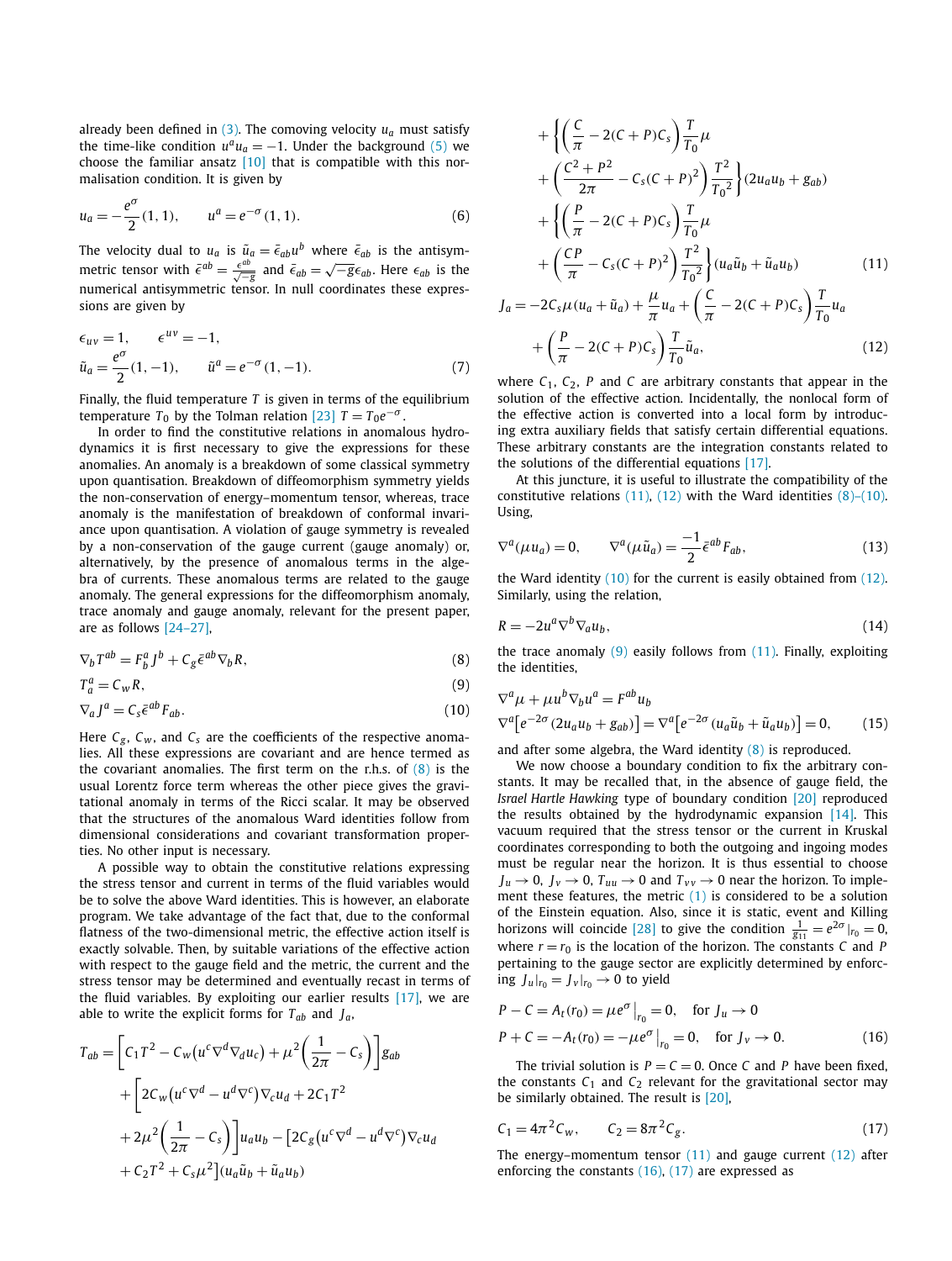<span id="page-2-0"></span>
$$
T_{ab} = \left[4\pi^2 C_W T^2 - C_W (u^c \nabla^d \nabla_d u_c) + \mu^2 \left(\frac{1}{2\pi} - C_s\right)\right] g_{ab}
$$
  
+ 
$$
\left[2C_W (u^c \nabla^d - u^d \nabla^c) \nabla_c u_d + 8\pi^2 C_W T^2 + 2\mu^2 \left(\frac{1}{2\pi} - C_s\right)\right] u_a u_b - \left[2C_g (u^c \nabla^d - u^d \nabla^c) \nabla_c u_d + 8\pi^2 C_g T^2 + C_s \mu^2\right] (u_a \tilde{u}_b + \tilde{u}_a u_b)
$$
(18)

$$
J_a = -2C_s\mu(u_a + \tilde{u}_a) + \frac{\mu}{\pi}u_a.
$$
\n(19)

These constitutive relations are new findings. In the absence of the gauge fields there exists only the first relation (18) with  $\mu = 0$ . It correctly reproduces earlier findings in the literature [\[12,14,20\].](#page-3-0)

It is now possible to compare our results with the gradient expansion approach [\[14\].](#page-3-0) This will also immediately fix the response parameters. It is pertinent to point out that one of these parameters in the presence of the  $U(1)$  gauge field could not be fixed by the gradient expansion approach. This was one of the reasons that constitutive relations could not be completely determined in that approach. Since these relations have now been obtained in (18), (19), it is possible, by a comparison, to fix the response parameters.

In the derivative expansion approach, the covariant gauge current is expressed as [\[14\]](#page-3-0)

$$
J_a = -2C_s\mu\tilde{u}_a + \left(\frac{\partial P}{\partial \mu} - \frac{a_2'}{T^2}S_2 + \frac{4a_2}{T}S_4\right)u_a
$$
 (20)

where,

$$
P = T^2 p_0 \left(\frac{\mu}{T}\right) \tag{21}
$$

and *S*2, *S*<sup>4</sup> are some combinations of the gauge field that occur in the second order expansion. The coefficient  $a_2$  (as well as its derivative *a* <sup>2</sup>) and the response parameter *p*<sup>0</sup> are undetermined functions of  $\frac{2}{T}$ .

Comparing  $(20)$ ,  $(21)$  with  $(19)$ , it is found that

$$
\frac{\partial P}{\partial \mu} = T^2 \frac{\partial p_0}{\partial \mu} = \left( -2C_s + \frac{1}{\pi} \right) \mu
$$
  
\n
$$
a_2 = a'_2 = 0
$$
\n(22)

leading to the solution,

$$
p_0 = \left(\frac{1}{2\pi} - C_s\right)\frac{\mu^2}{T^2} + Q\tag{23}
$$

where *Q* is an integration constant which is determined subsequently by comparing expressions for  $T_{ab}$  in the gradient expansion approach, as given in  $[14]$ , subjected to the relations  $(22)$ , with (18). The result in the gradient expansion approach simplifies to

$$
T_{ab} = (p_0 T^2 - C_w u^c \nabla^d \nabla_d u_c) g_{ab}
$$
  
+ 
$$
[2C_w (u^c \nabla^d - u^d \nabla^c) \nabla_c u_d + 2p_0 T^2] u_a u_b
$$

$$
- [2C_g (u^c \nabla^d - u^d \nabla^c) \nabla_c u_d - \bar{C}_{2d} T^2
$$

$$
+ C_s \mu^2] (u_a \tilde{u}_b + \tilde{u}_a u_b).
$$
 (24)

Now comparing (23) and (24) with (18) immediately yields

$$
p_0 = 4\pi^2 C_w + \left(\frac{1}{2\pi} - C_s\right) \frac{\mu^2}{T^2}
$$
\n
$$
\bar{C}_{2d} = -8\pi^2 C_g.
$$
\n(26)

The relation (25) is a new finding. In the absence of gauge field  $(\mu = 0)$ , it reproduces earlier results [\[17\].](#page-3-0) Also, as claimed in [\[14\],](#page-3-0) the relation (26) does not incur any correction in the presence of the gauge field.

Let us summarise our findings. We have constructed the constitutive relations for the stress tensor and gauge current in  $(1 +$ 1*)*-dimensional hydrodynamics in the presence of gauge, conformal and gravitational anomalies. Also, we were able to provide relations connecting the anomaly coefficients with certain response parameters. Both these results are new findings. As a consistency check we reproduced the known expressions in the absence of the gauge field.

A standard approach in the context of anomalous hydrodynamics is the derivative expansion method. While such an approach seems mandatory in higher (greater than  $(1 + 1)$ ) dimensions, the same is not true for the  $(1 + 1)$ -dimensional example. This is due to the conformal flatness of the metric which leads to an exact expression for the effective action. From this expression both the stress tensor and the gauge current may be exactly evaluated by taking appropriate functional derivatives. We take recourse to such an approach, more so because in the presence of gauge fields the hydrodynamic expansion is laced with great difficulties.

By exploiting our previous results [\[15,17\]](#page-3-0) we succeeded in obtaining the cherished constitutive relations. The compatibility of these relations with the anomalous Ward identities was explicitly demonstrated.

The constitutive relations involved several constants that were an outcome of the solutions of differential equations. By choosing the *Israel Hartle Hawking* boundary condition, all these constants were determined. The efficacy of this boundary condition was earlier discussed [\[20\]](#page-3-0) in the absence of gauge fields and led to results that were identical with the hydrodynamic expansion technique. Incidentally, as shown in  $[20]$ , the method of imposing the boundary condition was similar to the derivation of the Cardy formula. It was reassuring to note that the same boundary condition provided consistent results in the presence of both gauge and gravitational fields. This consistency was linked to the fact that our results could be satisfactorily matched with those found by the hydrodynamic expansion by providing additional inputs, namely, the connection of response parameters with anomaly coefficients  $(25)$ ,  $(26)$  and the identification of certain variables (22). Indeed, it was because of this lack of information that the hydrodynamic expansion was unable to yield constitutive relations in the presence of the gauge anomalies.

As a final remark we note that the choice of the vacuum appears to play a significant role in anomalous fluid dynamics. To what extent this role will exist in higher dimensions is a question for the future.

#### **Acknowledgement**

One of the authors S.D. would like to thank Dr. Bibhas Ranjan Majhi for some useful discussion.

### **References**

- [1] [L.D. Landau, E.M. Lifshitz, Course of Theoretical Physics. Vol. 6: Fluid Mechanics,](http://refhub.elsevier.com/S0370-2693(14)00280-9/bib4C616E646175s1) [Elsevier, Oxford, UK, 1987.](http://refhub.elsevier.com/S0370-2693(14)00280-9/bib4C616E646175s1)
- [2] S. [Bhattacharyya, R. Loganayagam, I. Mondal, S. Minwalla, A. Sharma, Conformal](http://refhub.elsevier.com/S0370-2693(14)00280-9/bib426861747461636861727979613A323031327869s1) [nonlinear fluid dynamics from gravity in arbitrary dimensions, J. High Energy](http://refhub.elsevier.com/S0370-2693(14)00280-9/bib426861747461636861727979613A323031327869s1) [Phys. 0812 \(2008\) 116, arXiv:0809.4272 \[hep-th\].](http://refhub.elsevier.com/S0370-2693(14)00280-9/bib426861747461636861727979613A323031327869s1)
- [3] M. [Rangamani, Gravity and hydrodynamics: lectures on the fluid-gravity corre](http://refhub.elsevier.com/S0370-2693(14)00280-9/bib52616E67616D616E693A32303039s1)[spondence, arXiv:0905.4352 \[hep-th\].](http://refhub.elsevier.com/S0370-2693(14)00280-9/bib52616E67616D616E693A32303039s1)
- [4] [D.T. Son, P. Surokawa, Hydrodynamics with triangle anomalies, Phys. Rev. Lett.](http://refhub.elsevier.com/S0370-2693(14)00280-9/bib536F6E7375726F3A32303039s1) [103 \(2009\) 191601, arXiv:0906.5044 \[hep-th\].](http://refhub.elsevier.com/S0370-2693(14)00280-9/bib536F6E7375726F3A32303039s1)
- [5] [Y. Neiman, Y. Oz, Relativistic hydrodynamics with general anomalous charges,](http://refhub.elsevier.com/S0370-2693(14)00280-9/bib4E65696D616E3A323031317As1) [J. High Energy Phys. 1103 \(2011\) 023, arXiv:1011.5107 \[hep-th\].](http://refhub.elsevier.com/S0370-2693(14)00280-9/bib4E65696D616E3A323031317As1)